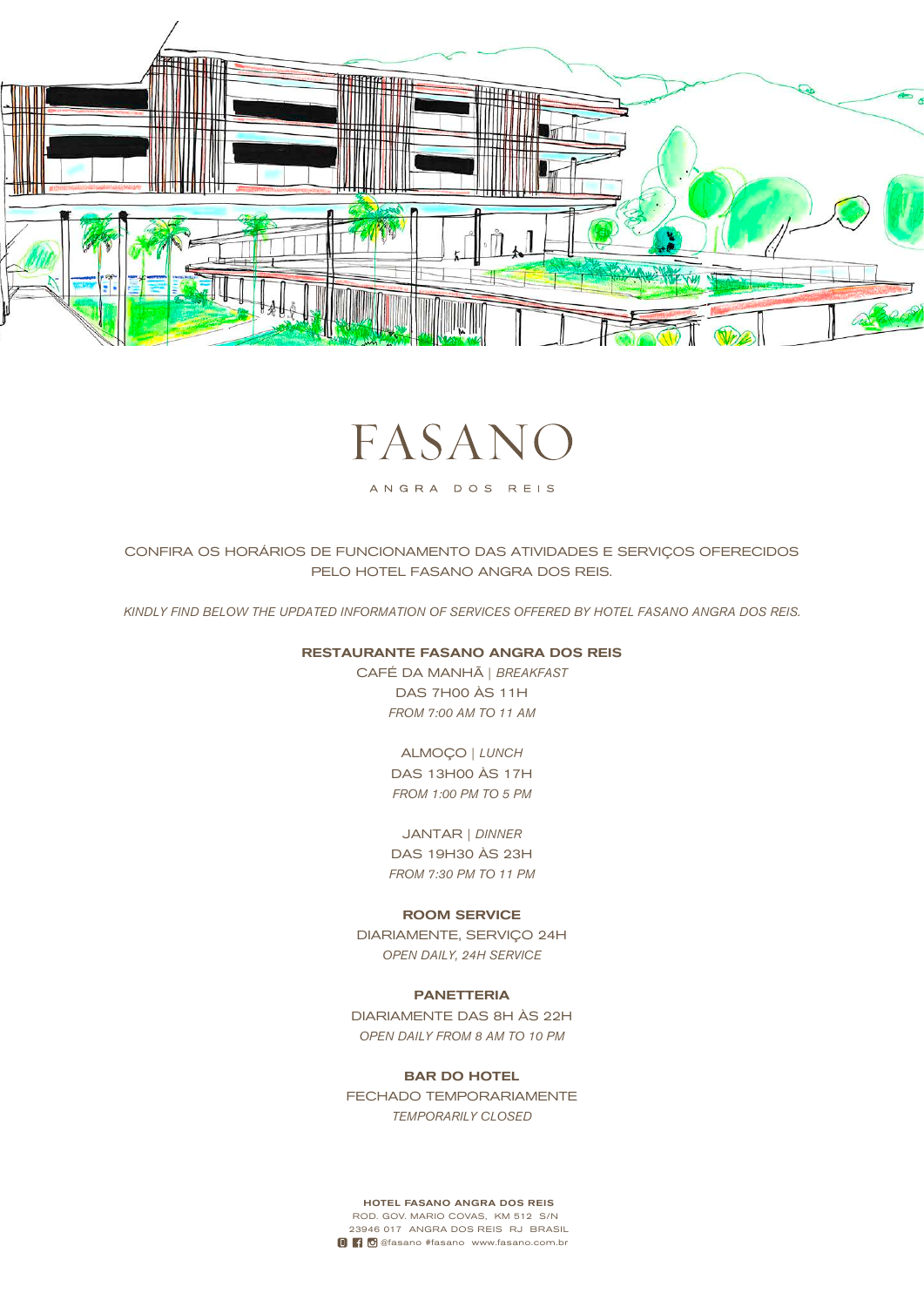#### RESTAURANTE PRAIA

FECHADO TEMPORARIAMENTE *TEMPORARILY CLOSED*

PISCINAS INTERNAS | *INDOOR POOLS* DIARIAMENTE, COM AGENDAMENTO, DAS 8H ÀS 20H *TEMPORARILY CLOSED*

## PISCINAS EXTERNAS | *OUTDOOR POOLS - MAREA CLUB* DIARIAMENTE, COM AGENDAMENTO, DAS 9H ÀS 19H

*OPEN DAILY, BY APPOINTMENT, FROM 9 AM TO 7 PM*

## **SAUNA**

SECA E ÚMIDA | *WET AND DRY* DIARIAMENTE DAS 8H ÀS 20H30 (AGENDAMENTO DE 30 MINUTOS) *DAILY, FROM 8 AM TO 20:30 PM (30 MIN APPOINTMENT)*

## SPA

TERAPIAS | *THERAPIES* TODOS OS DIAS, DAS 11H ÀS 21H *DAILY, FROM 11 AM TO 9 PM*

## FITNESS CENTER

DIARIAMENTE, COM AGENDAMENTO, DAS 7H ÀS 21H *DAILY, BY APPOINTMENT, FROM 7 AM TO 9 PM*

## SALÃO DE BELEZA | *BEAUTY SALON*

QUARTA A DOMINGO, DAS 10H ÀS 20H *WEDNESDAY TO SUNDAY, FROM 10 AM TO 8 PM*

#### EMPRÉSTIMO DE BICICLETAS | *BIKE LOAN*

DISPONÍVEL SEM CUSTO, DAS 9H ÀS 13H E DAS 14H ÀS 17H COM AGENDAMENTO PRÉVIO *FREE OF CHARGE, FROM 9 AM TO 1 PM AND 2 PM TO 5 PM, BY APPOINTMENT*

#### AULA DE GOLFE | *GOLF LESSON*

DIARIAMENTE, COM AGENDAMENTO, DAS 10H ÀS 10H30 E 10H30 ÀS 11H00 *OPEN DAILY, BY APPOINTMENT, FROM 10 AM TO 10:30 AM AND 10:30 AM TO 11 AM*

> LOCAÇÃO DE CARRINHO DE GOLFE | *GOLF CART RENTAL* DISPONÍVEL TODOS OS DIAS COM LOCAÇÃO *AVAILABLE DAILY FOR LOCATION*

## QUADRAS POLIESPORTIVAS E DE TÊNIS | *SPORTS AND TENNIS COURTS* DISPONÍVEIS PARA USO TODOS OS DIAS, COM AGENDAMENTO. *OPEN DAILY, BY APPOINTMENT*

HOTEL FASANO ANGRA DOS REIS ROD. GOV. MARIO COVAS, KM 512 S/N 23946 017 ANGRA DOS REIS RJ BRASIL **D C** @fasano #fasano www.fasano.com.br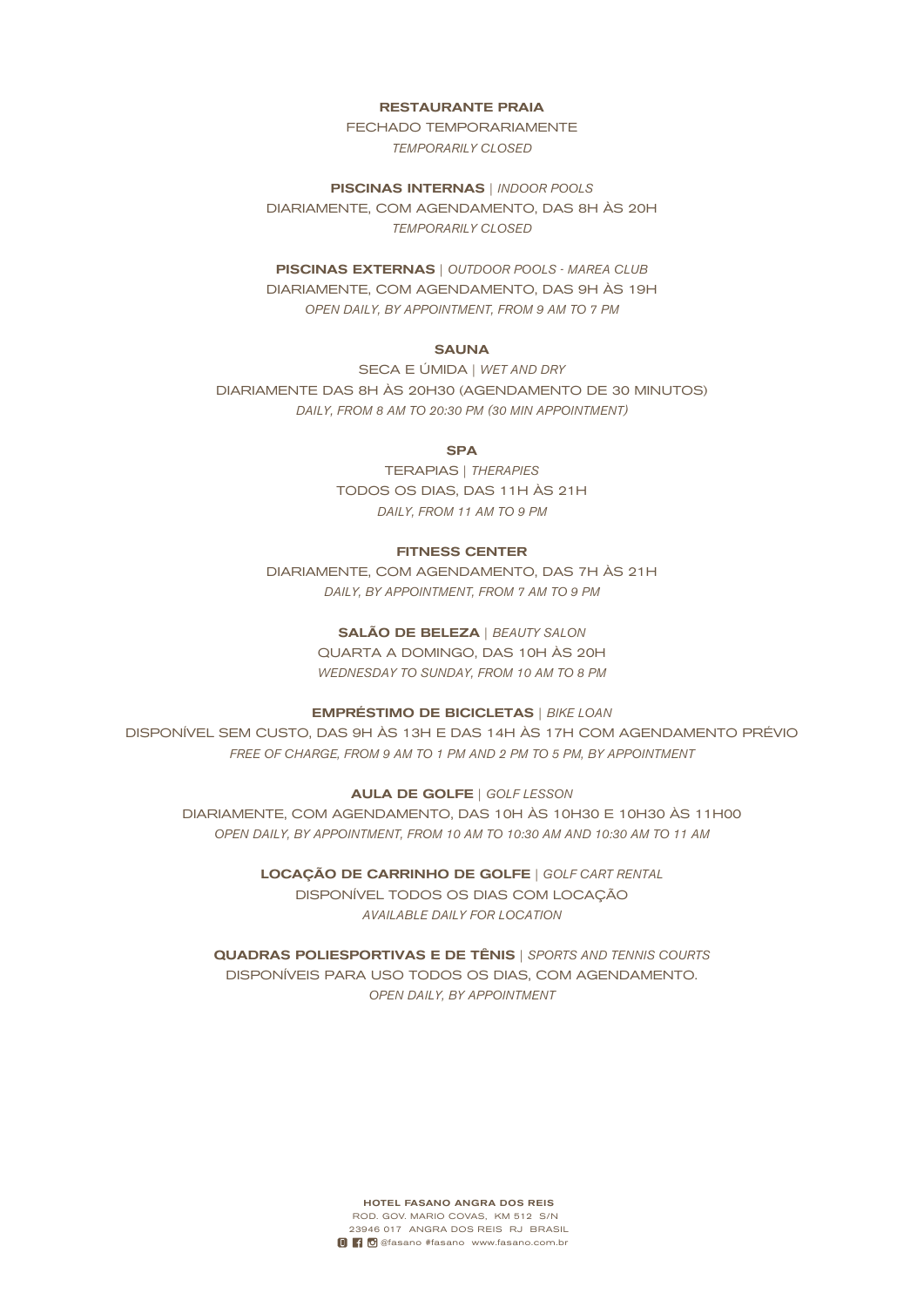#### EXPERIÊNCIAS | *EXPERIENCES*

ATIVIDADES NA PRAIA E SERVIÇOS | *BEACH ACTIVITIES AND SERVICES* PRANCHAS DE STAND UP PADDLE | CAIAQUES INDIVIDUAIS E DUPLOS | BEACH TENIS FRESCOBALL | VÔLEI | FOOTVOLEI | FOOTBALL COM TRAVES RAQUETE DE TÊNIS COM PETECA (BADMINTON) DISPONÍVEL DAS 9H ÀS 18H (FECHADO NO DIA 05/02)

*BEACH ACTIVITIES: STAND UP PADDLE BOARDS | SINGLE AND DOUBLE KAYAKS | BEACH TENNIS RACKETBALL | VOLLEYBALL | FOOTBALL WITH BEAMS | TENNIS RACKET WITH SHUTTLECOCK (BADMINTON) AVAILABLE FROM 9 AM TO 6 PM (CLOSED ON FEBRUARY 5TH)*

CAMINHADA MATA ATLÂNTICA | *ATLANTIC FOREST WALK* PASSEIO PELAS TRILHAS PRÓXIMAS AO HOTEL COM IDA A CACHOEIRA DIARIAMENTE ÀS 10H00 *WALK ALONG THE TRAILS CLOSE TO THE HOTEL WITH VISITATIONS TO WATERFALLS DAILY, AT 10 AM*

> ILHA CATITAS | CATITAS ISLAND DIARIAMENTE, COM AGENDAMENTO *DAILY, BY APPOINTMENT*

## TAI CHI KUN

DIARIAMENTE, AGENDAMENTO DE AULA COM O SPA *DAILY, SCHEDULING A CLASS WITH THE SPA*

PIC-NIC

DIARIAMENTE - PICNIC COM MENU ESPECIAL. AGENDAMENTO COM O FRONT DESK, NO MÍNIMO 24H DE ANTECEDÊNCIA *DAILY - PICNIC WITH A SPECIAL MENU. CONTACT THE FRONT DESK TO MAKE AN APPOINTMENT 24H IN ADVANCE*

TEE TIME

TERÇA A DOMINGO, DAS 7H ÀS 17H *TUESDAY TO SUNDAY, FROM 7 AM TO 5 PM*

EXPERIÊNCIA AL SOLE | *AL SOLE EXPERIENCE*

TOUR NÁUTICO PELA BAIA DA ILHA GRANDE, COM SERVIÇO DE CATERING. DIARIAMENTE, 10H E 11H. AGENDAMENTO COM O CONCIERGE, NO MÍNIMO 24H DE ANTECEDÊNCIA *NAUTICAL TOUR THROUGH THE BAY OF ILHA GRANDE, WITH FASANO CATERING. DAILY, 10 AM AND 11 AM CONTACT THE CONCIERGE TO MAKE AN APPOINTMENT 24H IN ADVANCE*

PASSEIO DE VELEIRO | *SAILLING TRIP*

PASSEIO PRIVATIVO EM UM VELEIRO PELAS ÁGUAS DA COSTA VERDE. DIARIAMENTE, 10H E 11H *SAILING TRIP THROUGH THE WATERS OD COSTA VERDE. DAILY, 10 AM AND 11 AM*

AULA DE BARMAN | *BARTENDER CLASS*

WORKSHOP DE DRINKS *DRINKS WORKSHOP*

JANTAR AO LUAR | *MOONLIGHT DINNER*

JANTAR AO LUAR SERVIDO NA PRAIA, MEDIANTE AGENDAMENTO PRÉVIO DE 48H *MOONLIGHT DINNER SERVED ON THE BEACH, 48H PRIOR RESERVATIONS ARE REQUIRED*

> HOTEL FASANO ANGRA DOS REIS ROD. GOV. MARIO COVAS, KM 512 S/N 23946 017 ANGRA DOS REIS RJ BRASIL **D C** @fasano #fasano www.fasano.com.br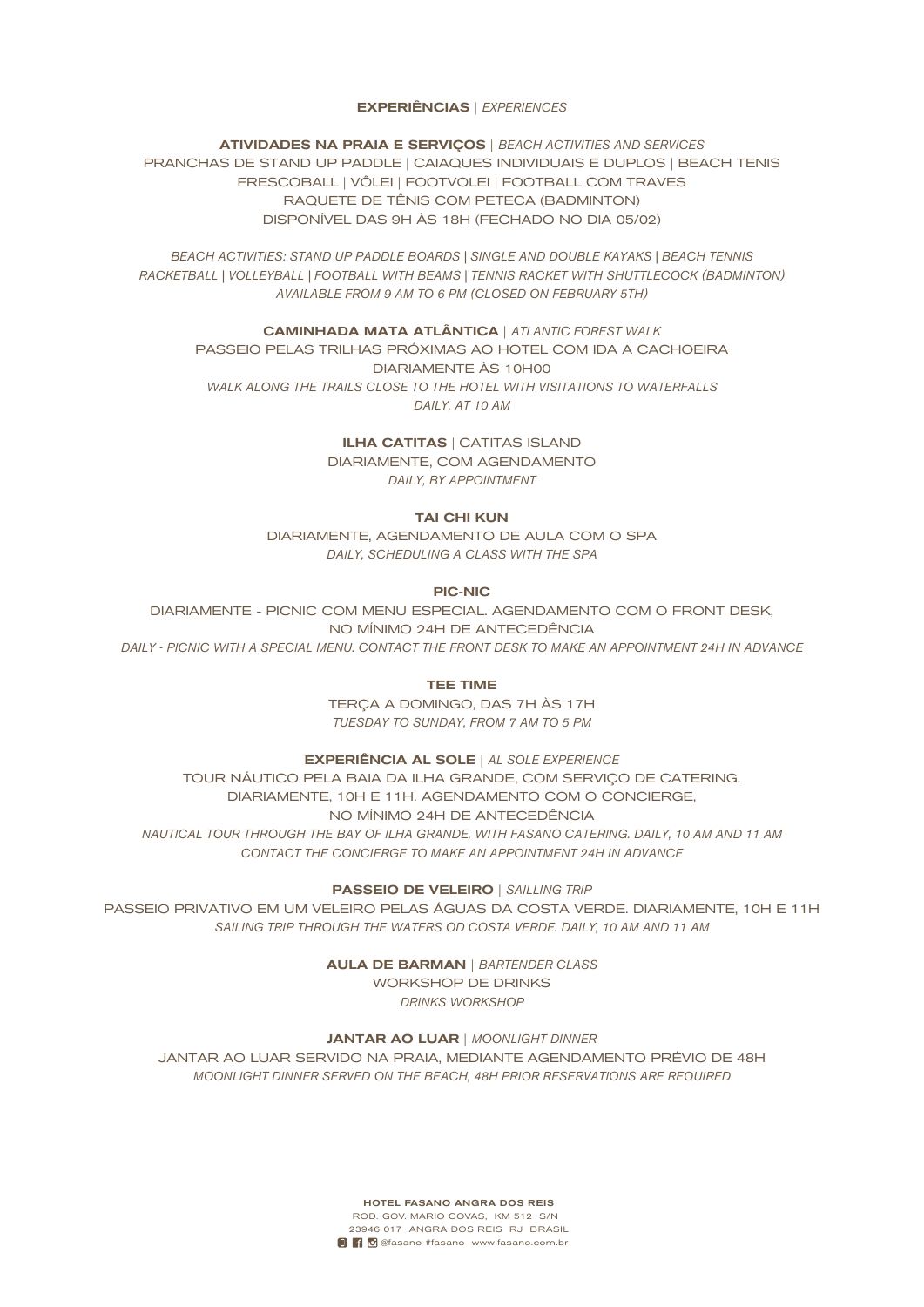## **PARATY**

## CAMINHADA HISTÓRICO CULTURAL | *HISTORICAL CULTURAL WALK* CAMINHADA PELAS RUAS DE PEDRA DA CHARMOSA PARATY *WALK THROUGH THE STONE STREETS OF CHARMING PARATY*

SABORES DA MATA | *FLAVORS OF THE ATLANTIC FOREST* CAMINHADA NA SERRA DA BOCAINA COM DEGUSTAÇÃO DE PLANTAS *WALK ALONG THE FOREST AND TASTE ALL THE FLAVORS*

TRILHA DO PÃO DE AÇÚCAR | *SUGARLOAF TRAIL* TRILHA ATÉ O SACO DO MAMANGUÁ E DA BAÍA DE PARATY *TRAIL TO THE BAG OF MAMANGUÁ AND BAÍA DE PARATY*

#### CANOAGEM | *CANOEING*

CAMINHADA ATÉ UMA ÁREA PRESERVADA E PASSEIO DE CAIAQUE OU CANOA CANADENSE NO MANGUEZAL E NO RIO GRANDE WALK TO A PRESERVED AREA AND CONTINUE WITH A KAYAK OR CANADIAN CANOE TRIP INSIDE *THE MANGROVE AND RIO GRANDE*

## ILHA GRANDE

#### MERGULHO | *DIVING*

EM ILHA GRANDE, COM AMPLA VARIEDADE DE VIDA MARINHA, NAUFRÁGIOS ESCONDIDOS E INÚMERAS ESPÉCIES DE PEIXES, CRUSTÁCEOS, MOLUSCOS E TARTARUGAS *IN ILHA GRANDE, WITH A WIDE VARIETY OF MARINE LIFE, HIDDEN SHIPWRECKS AND SPECIES OF FISH, CRUSTACEANS, MOLLUSKS AND TURTLES*

> PRAIA MANGUES CAMINHADA SECRETA | *SECRET WALK* CAMINHADA PELA ILHA GRANDE ATÉ A PRAIA DE LOPES MENDES *WALK THROUGH ILHA GRANDE TO LOPES MENDES BEACH*

PRAIAS ARAÇATIBA E VERMELHA | *ARAÇATIBA AND VERMELHA BEACHES* CAMINHADA PELA NATUREZA LOCAL COM IDA AS FAZENDAS MARINHAS DA REGIÃO *WALK THROUGH THE LOCAL NATURE GOING TO THE REGION'S MARINE FARMS*

> SURFE EM LOPES MENDES | *SURFING AT LOPES MENDES* AULA DE SURFE *SURFING CLASS*

TRILHA DA ILHA DO PAPAGAIO | *ILHA DO PAPAGAIO TRAIL*

CAMINHADA INTENSA CONTA COM UM PASSEIO HISTÓRICO DENTRO DA MATA ATLÂNTICA E VISTA PARA O RIO DE JANEIRO *INTENSE HIKE WITH A HISTORIC WALK THROUGH THE ATLANTIC FOREST AND STUNNING VIEWS OF RIO DE JANEIRO*